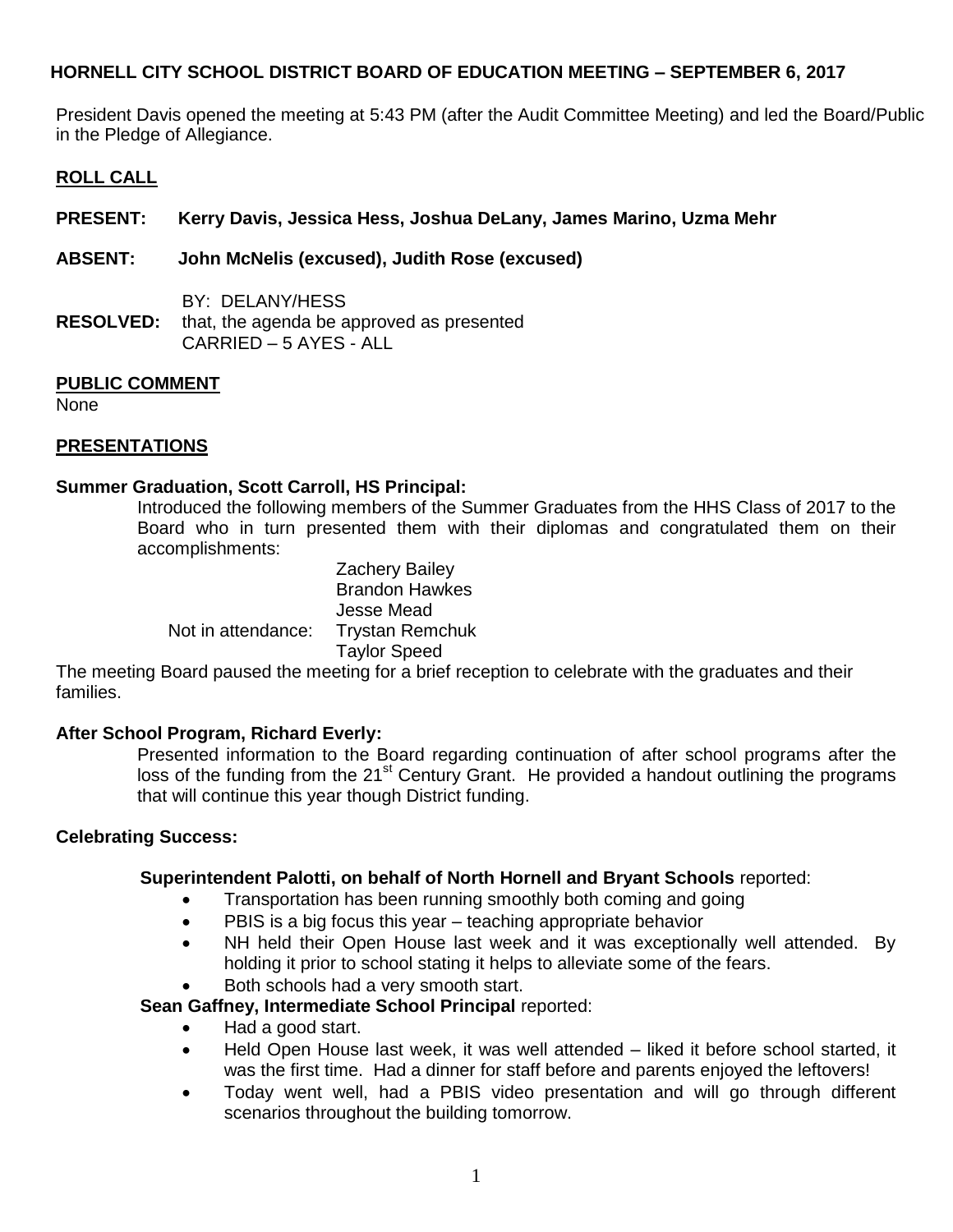# **Ted Illi, Jr High School Principal,** reported:

- Held 7<sup>th</sup> Grade Orientation last night, it was attended by 85.4% of the class and 17 teachers. It allows the students to get out some of their jitters.
- Kudos to the teachers who bent over backwards to get their rooms set up for opening day. Thank you to Supt Palotti for allowing them time in their rooms during the Conference Days and to the Custodial staff for their hard work during the construction.
- The whole Admin was outside making sure that everyone understood the new transportation and parking arrangements – it has never run smoother than today – kudos to the planning team! A few more days of getting used to the drop off process will help.

# **Scott Carrol, High School Principal on behalf of the Jr/Sr High** reported:

- A big thank you to Shannon Davis and his crew as well as Jim Miller and his crew for the time that they put in to have the building ready.
- Kudos to the staff for working hard to get the classrooms ready for students.
- Thank you to Mrs. Clancy and Ms. Prete for serving the graduation refreshments.
- Kudos to the Administration team for the opening day introductions!
- $\bullet$  Had 175 10<sup>th</sup>-12<sup>th</sup> grade students roll over as Honor Students!!
- The parking lots & bus loop are a huge improvement was a great first day for transportation!

# **Patrick Flaitz, Business Official** reported:

- A big part of the success of the transportation piece is adhering to the rules that are in place. Steve and the drivers not deviating from the plan and rules make things run a lot smoother. The morning ran like clockwork!.
- Kudos to the District Office staff, we had more than a normal amount of staff changes this summer and they did a great job making sure everyone was ready to start.

# **REPORTS**

**Construction Report - Mick Pavlick (Welliver) –** provided the Board with the Construction Report and reviewed same.

# **Superintendent's Report – Superintendent Palotti** reported:

- The faculty and staff were here for two Conference Days prior to the start of school. We had fun introducing the new staff and welcoming them to the District.
- Yesterday we held training sessions throughout the day which were all done inhouse by our own staff: Allie Quintana, Erica Siebert, Angie Olkey and the Administration provided a nice variety of options to the staff and allowed them to choose what to attend.
- We are in the process of planning for the next Conference Day to be held on October 20<sup>th</sup>.
- Had a chance to give the staff some background on the upcoming "Needs Assessment" which will help us look to the future. Currently working on a calendar for 1:1 interviews with Board Members and Administration. A calendar was shared with the Board so that they could have an opportunity to choose a time slot for their 45 minute interview to be held in October.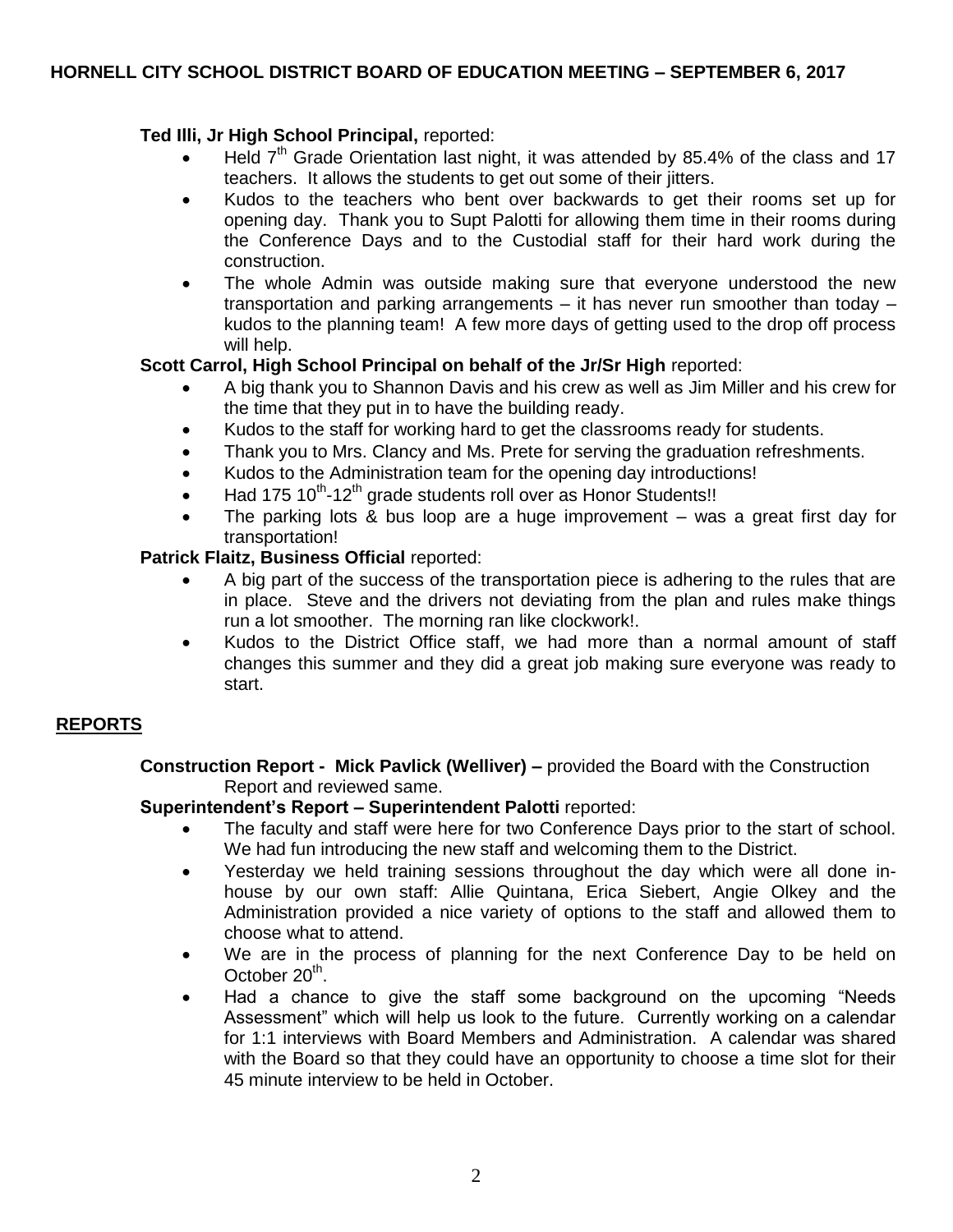### **ROUTINE ITEMS**

### BY: DELANY/HESS

# **RESOLVED:** that, upon the recommendation of Superintendent Palotti, the Board approves /accepts the following consent agenda items:

- Approval of the minutes for the meetings of August 9 and 23, 2017.
- Acceptance of the Claims Auditor/Warrant Report for the period ending July 21, 2017,
- Acceptance of the Treasurer's Reports for the period ending July 31, 2017.
- Acceptance of the Student Activities Reports of July 31, 2017.
- Has no objection to the recommendations of the Committee on Special Education and approves the authorization of funds to implement the special education programs and services consistent with such recommendation for the Committee on Special Education Committee meeting of August 15, 2017, the Preschool Special Education meeting of August 15, 2017 and the 504 meeting of August 15, 2017.

CARRIED – 5 AYES – ALL

### **OLD BUSINESS**

None

### **NEW BUSINESS**

## **POLICY/PROCEDURE**

BY: DELANY/HESS

**RESOLVED:** that, upon the recommendation of the Audit Committee, the Board accepts Independent Auditor Report for the period ending June 30, 2017as prepared by Drescher & Malecki, LLP.

CARRIED – 5 AYES – ALL

BY: DELANY/HESS

**RESOLVED:** that, the Board authorizes Superintendent Palotti to approve appointments of certified staff and classified staff until Board Action is taken at the next meeting. CARRIED – 5 AYES – ALL

BY: DELANY/HESS

**RESOLVED:** that, upon the recommendation of Superintendent Palotti, the Board approves the Local Assistance Plan for the Intermediate School. CARRIED – 5 AYES – ALL

BY: DELANY/HESS

**RESOLVED:** that, the Board approves the NYSSBA Superintendent's Evaluation Instrument for the 2017-18 school year. CARRIED – 5 AYES – ALL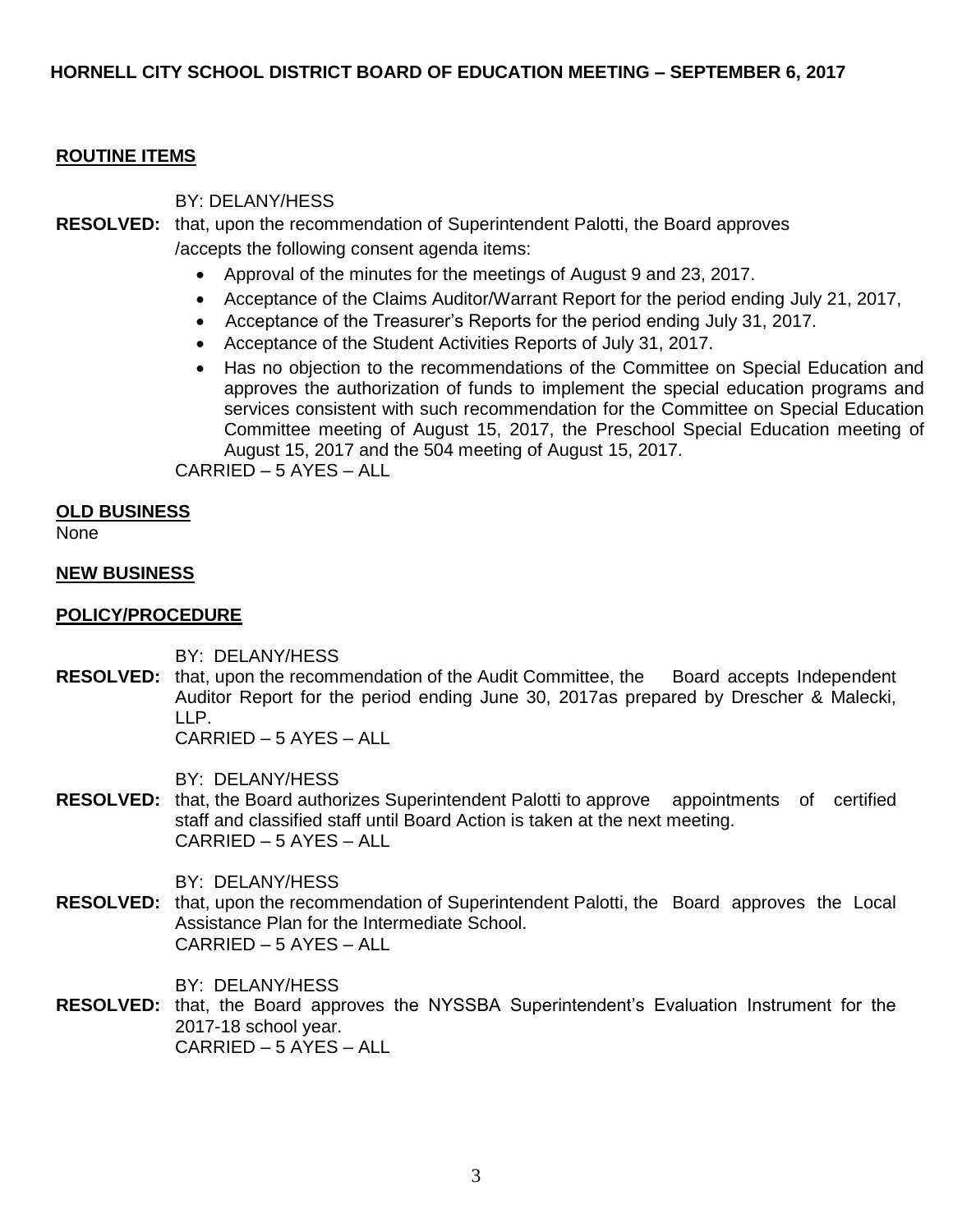#### **FINANCE:**

BY: DELANY/HESS

**RESOLVED:** that, upon the recommendation of Superintendent Palotti, the Board approves the MOU with HEA regarding Department and Grade Level Meetings held outside of the school day. CARRIED – 5 AYES – ALL

BY: DELANY/HESS

**RESOLVED:** that, upon the recommendation of Superintendent Palotti, the Board approves the MOU with HEA regarding Cheerleading Coaches for two seasons. CARRIED – 5 AYES – ALL

#### **PERSONNEL**

BY: DELANY/HESS

**RESOLVED:** that, upon the recommendation of Superintendent Palotti, the Board accepts the resignation of Bethann Remchuk, Teacher Aide, effective August 23, 2017. CARRIED – 5 AYES - ALL

BY: DELANY/HESS

**RESOLVED:** that, upon the recommendation of Superintendent Palotti, the Board accepts the resignation of Shana Davis, Bus Monitor, effective August 14, 2017. CARRIED – 5 AYES – ALL

BY: DELANY/HESS

**RESOLVED:** that, upon the recommendation of Superintendent Palotti, the Board approves the 26 week probationary appointment of Marilyn Tierney as Food Service Helper, effective September 7, 2017. 10 months, 3.75 hours per day with starting hourly rate as specified in the HESSA Contract. CARRIED – 5 AYES – ALL

BY: DELANY/HESS

**RESOLVED:** that, upon the recommendation of Superintendent Palotti, the Board approves the 26 week probationary appointment of Ashley Hopkins as Teacher Aide, effective September 7, 2017. 10 months, 6.5 hours per day with starting hourly rate as specified in the HESSA HPA Contract. CARRIED – 5 AYES – ALL

BY: DELANY/HESS

**RESOLVED:** that, upon the recommendation of Superintendent Palotti, the Board approves the 26 week probationary appointment of Jennifer Griffith as Teacher Aide, effective September 7, 2017. 10 months, 6.5 hours per day with starting hourly rate as specified in the HESSA **HPA Contract.** 

CARRIED – 5 AYES – ALL

The Board welcomed and congratulated Jennifer, who was in attendance.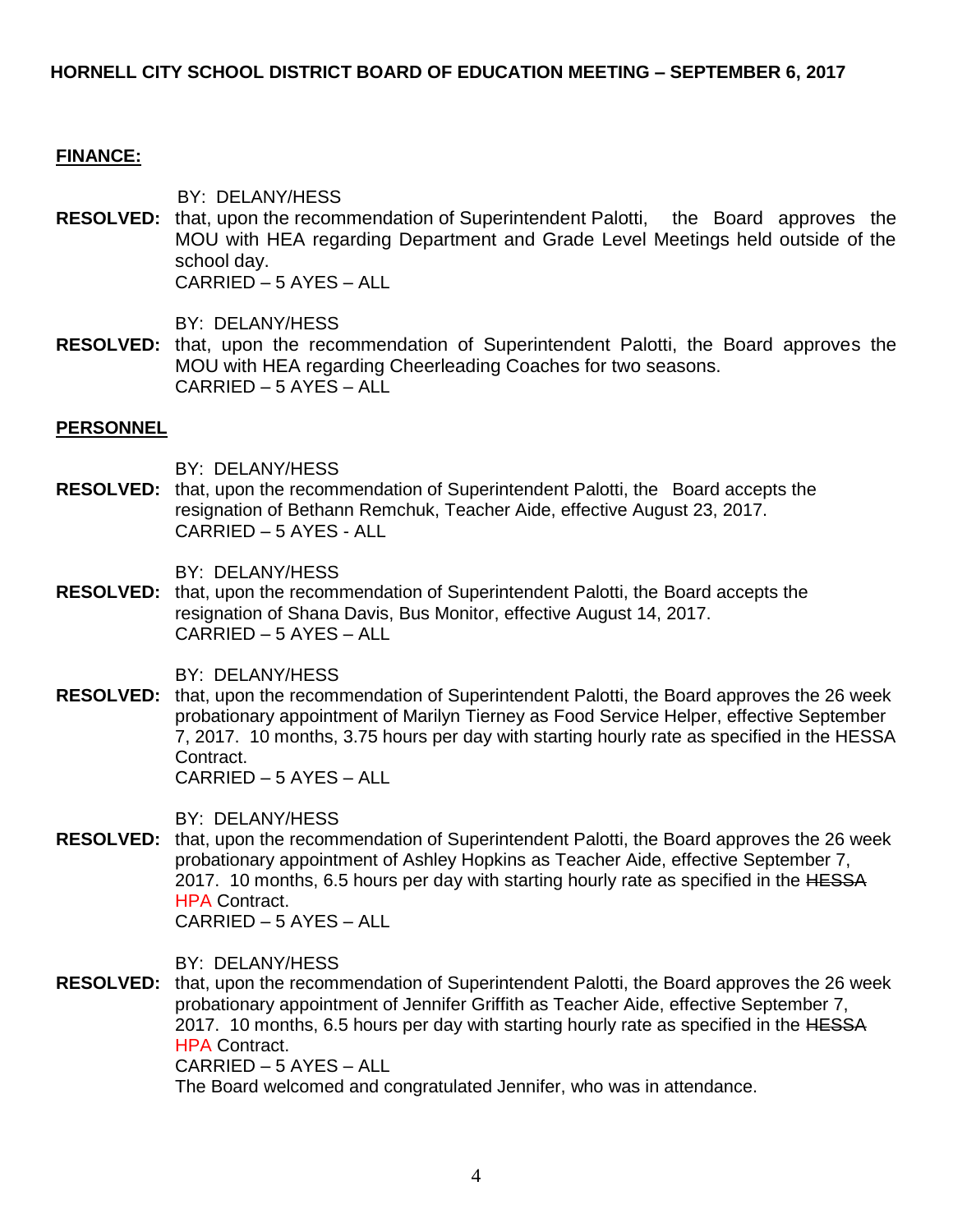BY: DELANY/HESS

- **RESOLVED:** Resolved that, upon the recommendation of Superintendent Palotti, the Board approves the 26 week probationary appointment of Taylor Richardson as Teacher Aide, effective on September 21, 2017. 10 months, 6.5 hours per day with starting hourly rate as specified in the HESSA HPA Contract. CARRIED – 5 AYES – ALL
- **RESOLVED:** BY: DELANY/HESS that, upon the recommendation of Superintendent Palotti, the Board approves the 26 week probationary appointment of Thara Tyler as School Bus Driver, effective September 7, 2017. 10 months, 4 hours per day with starting hourly rate as specified in the HESSA Contract. CARRIED – 5 AYES – ALL

**RESOLVED:** BY: DELANY/HESS

that, upon the recommendation of Superintendent Palotti, the Board approves the 26 week probationary appointment of Brandy Nilson as School Bus Attendant, effective September 7, 2017. 10 months, 3.75 hours per day with starting hourly rate as specified in the HESSA Contract.

CARRIED – 5 AYES – ALL

BY: DELANY/HESS

**RESOLVED:** that, upon the recommendation of Superintendent Palotti, the Board approves the following Support Staff appointments made on August 9, 2017 to be designated as 10 month, 6.5 hours per day:

> Stephanie Coddington Sophronia-Denee Powell Samantha Voss Samantha Kennedy Christopher Bowman (also change effective date of employment to 10/1/2017 – working as a sub until that date)

CARRIED – 5 AYES – ALL

BY: HESS/DELANY

**RESOLVED:** that, upon the recommendation of Superintendent Palotti, the Board approves the following advisor appointments for the 2017-18 school year:

Angela Conway & Amber Linza – Special Olympics Club

(No stipend)

Nancy Shedlock – LGBTQ & Allies Club (No stipend)  $CARRIFD - 5 AYES - ALI$ 

BY: DELANY/HESS

**RESOLVED:** that, upon the recommendation of Superintendent Palotti, the Board approves the change of appointment of Danielle Carbone and Kara Carbone as Co-Advisors for the Cheerleading Club to the following:

Danielle Carbone – Fall Season Varsity Cheerleading Coach Kara Carbone – Fall Season Modified Cheerleading Coach

 $CARRIFD - 5 AYES - ALI$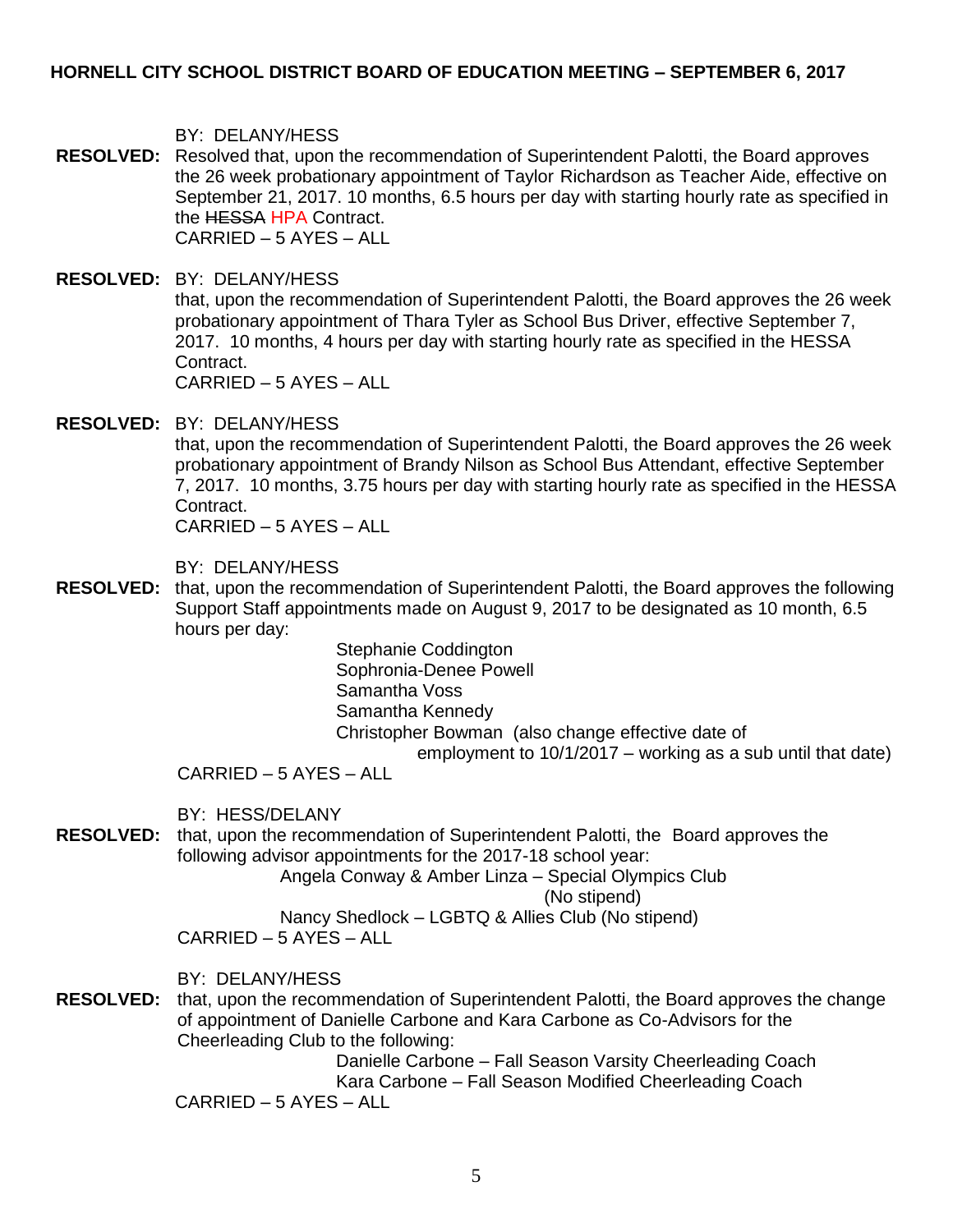BY: DELANY/HESS

**RESOLVED:** that, upon the recommendation of Superintendent Palotti, the Board accepts the resignation of Trenton Barry as School Counselor, effective August 29, 2017. CARRIED – 5 AYES – ALL

BY: DELANY/HESS

**RESOLVED:** that, upon the recommendation of Superintendent Palotti, the Board approves the leave of absence request of Amy Mayo, SLP beginning on or about October 7, 2017 through June 30, 2017 (under the FMLA when applicable). CARRIED – 5 AYES – ALL

BY: DELANY/HESS

**RESOLVED:** that, upon the recommendation of Superintendent Palotti, the Board approves the four-year provisional/probationary appointment of Cassandra Brown Tyler as School Counselor, effective August 31. (providing that she secures the required NYS Certification) at a starting salary as defined in the HEA Contract. Eligibility for tenure at the end of the probationary period is dependent on the employee receiving APPR ratings of H or E in 3 of the 4 preceding years (and no I rating in the final year). 10 months with a starting salary as specified in the HEA Contract. (AS in Liberal Arts: Social Science from Alfred State College, BS in Early Childhood/Childhood Education from Alfred University and MSEd/CAS in School Counseling from Alfred University, Pending Intial Certification in School Counseling) CARRIED – 5 AYES – ALL

BY: HESS/DELANY

**RESOLVED:** that, upon the recommendation of Superintendent Palotti, the Board approves the appointment of Erik Werner as Athletic Coordinator for the 2017-18 school year with an annual stipend of \$8,500. CARRIED – 5 AYES – ALL

BY: DELANY/HESS

**RESOLVED:** that, upon the recommendation of Superintendent Palotti, the Board approves the appointment of Colby Moore as Chief Information Officer for the 2017-18 school year with an annual stipend of \$7,500. CARRIED – 5 AYES – ALL

BY: HESS/DELANY

**RESOLVED:** that, upon the recommendation of Superintendent Palotti, the Board approves the appointment of Barbara Kramer as Director of Physical Education, effective September 7, 2017 for the 2017/18 school year with an annual stipend of \$2500. CARRIED – 5 AYES – ALL

BY: HESS/DELANY

**RESOLVED:** that, upon the recommendation of Superintendent Palotti, the Board approves Building Principals to authorize regular employees to work additional hours up to the following total amounts per building:

| <b>North Hornell School</b> | \$7,000  |
|-----------------------------|----------|
| <b>Bryant School</b>        | \$7,000  |
| Intermediate School         | \$7,000  |
| Jr/Sr High School           | \$12,000 |
| CARRIED – 5 AYES – ALL      |          |
|                             |          |